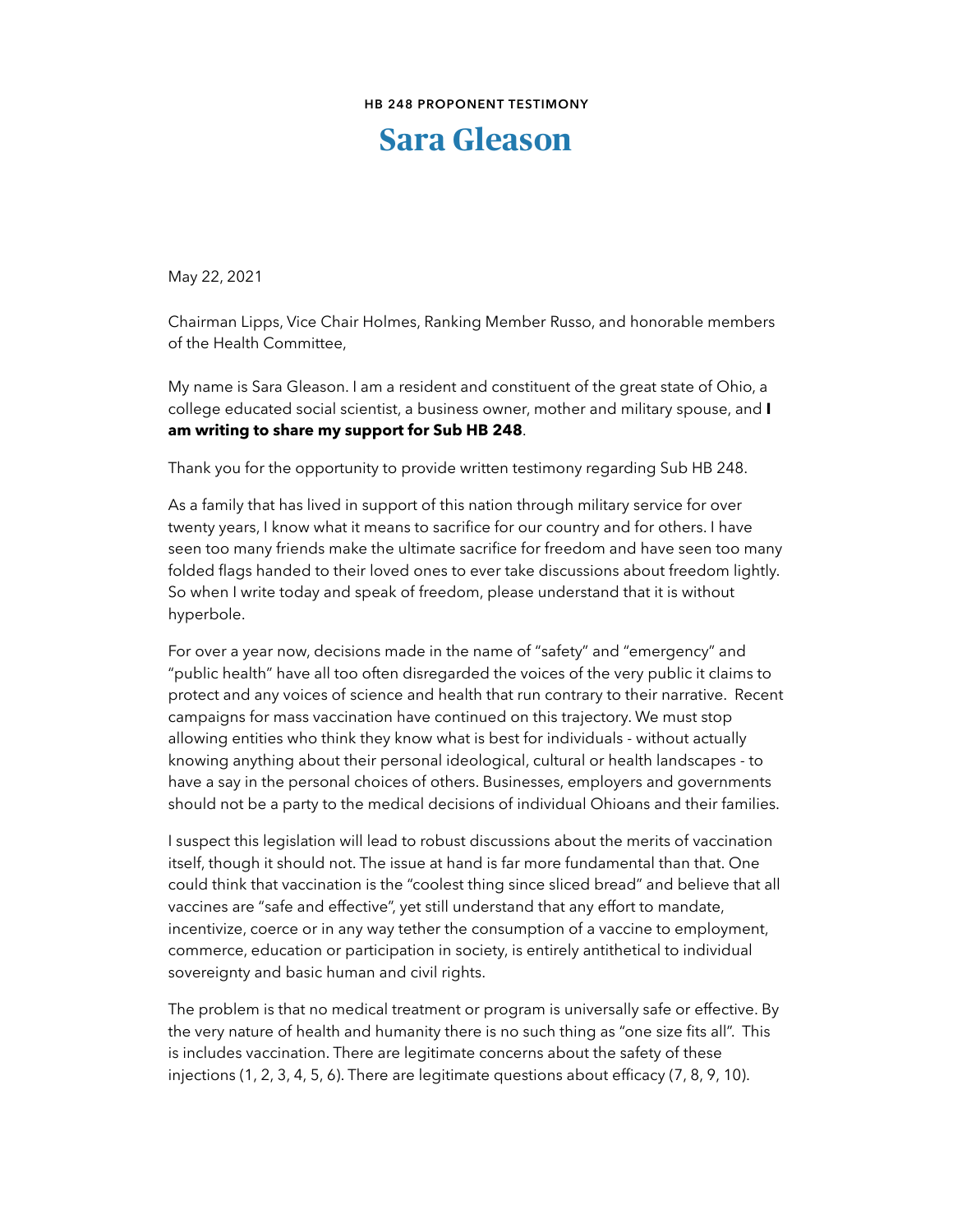And as is true for all things in science, there is no actual consensus about their use (11, 12, 13, 14). Most importantly there are individuals and families like mine who who hold religious and sincerely held beliefs and legitimate medical reasons to choose not to accept all vaccines.

And so this is where discussions about freedom become crucial considerations. In life, there is inherent risk. It is unrealistic to expect freedom from injury, illness or infection, natural disaster or accident. Similarly, there is no freedom from bad things happening to good people. Nor freedom from hurt feelings or broken hearts. There is no freedom from another person's bad decisions. Or even our own. To live, is to experience risk.

And so, when risk exists (and please remember that it does) we must be afforded the freedom to make our own risk assessments and cost-benefit analyses. We have the God-given right to form our own thoughts, express our own opinions, and choose what to do with our own bodies. My family should be able to consider all the facets of our personal health histories and landscapes, our religious compass and our cultural experiences when making our health decisions. And none of that is anyone else's business. Our God-given and inalienable right to individual sovereignty and medical freedom and our constitutionally protected rights to privacy must be protected. Individuals should not be marginalized or discriminated against for their medical choices. Medical freedom is as fundamental a human and civil right as any other. I know because my husband, his father, my grandfather and countless loved ones fought for them.

I confess it grieves my heart that I even need to write this testimony. That I am here, with so many others, essentially petitioning you to uphold your sacred oaths and protect the God-given and constitutionally protected rights of your constituents. All of this should go without saying. None of this should be necessary. And yet, some employers (15) and businesses, schools (16) and governments (17) are welcoming discriminatory policies in the name of safety and public health.

It is clear we need to fortify the rights that are already ours inalienably. No person should be coerced, manipulated, mandated or otherwise forced to consume a product in order to work, seek an education, or otherwise participate in society. Likewise, no person should be coerced, manipulated, mandated or otherwise forced to disclose their private health information. What's more, no person should be discriminated against, stigmatized or segregated for their sincerely held beliefs or their private medical choices. It is unfair, unreasonable and wholly unacceptable to discount, disregard, diminish anyone for their medical decisions.